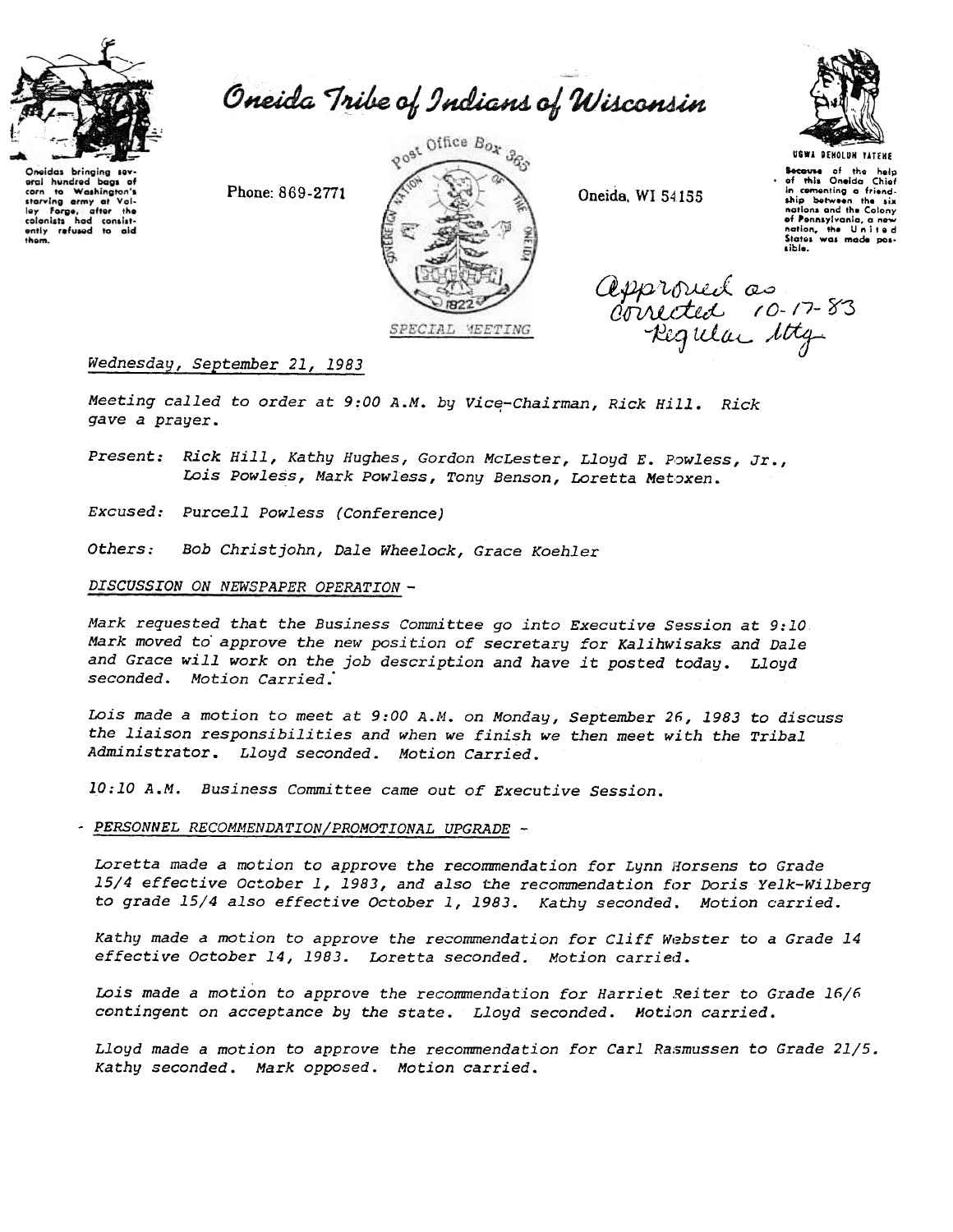Oneida Tribe of Indians of Wisconsin Special Meeting - September 21, 1983 Page 2

### Personnel Recommendations/Promotional Upgrade (Continued)

Gordon moved to approve the recommendation for Rose Gregor to Grade 14 effective October 1, 1983. Kathy seconded. Mark opposed. Motion carried. There was more discussicn on the upgrading of Rosc Gregor. It was felt that based on the reports, the upgrade should be higher. Mark made a motion to increase Rose Gregor to Grade 16/1. Gordon seconded. Motion carried.

Luistta moved to approve a one step increase based on a favorable evaluation and a \$300.00 cost of living increase for all tribal employees for the FY '84 budget period and all increases other than this must have specific Business Committee approval. Lloyd seconded. Lois opposed. Motion carried.

### COPY MACHINE FOR THE TRIBE - Bob Christjohn

Bob is currently working on a report for the Business Committee on the present use and future anticipated use of copy machines. This report is to be ready on September 23, 1983.

## $()$   $/$   $\ell$  - BONUS PAYMENTS - Tony Utschig

The Accounting Department and Nursing Home were functioning without program heads for significant time periods during the past few months. The following staff members did an excellent job of assuming extra work responsibilities during the absence of these two  $(2)$  department heads: Doris Yelk-Wilberg, Lynn Horsens, Linda Kobin, and Sheila Horkman.

It is requested that a \$200.00 bonus be given these individuals as no interim increased pay was given even though increased responsibilities were assigned. Loretta made a motion to approve the \$200 bonus for these four  $(4)$  individuals. Lloyd seconded. Lois and Gordon abstained. Motion carried.

## $C/L$   $C \cdot$  VACATION\_REQUEST - Kathy Hughes

Kathy requested vacation time from October 3 - 7, 1983 Mark noved to approv Tony seconded. Motion carried.

## '100 - ANDREW CORNELIUS PROPERTY - Lois Powless

Lois stated repairs were needed for windows and doors. The cost would be approximately \$600. Lois is getting two (2) bids and requested approval to go with the lowest bid as soon as they are in. Funds to come from Land Office budget. Kathy moved to approve the request. Lloyd seconded. Loretta abstained. Motion carried

### LEADERSHIP CONFERENCE AGENDA FOR ADDITIONS & CORRECTIONS

Lloyd presented the agenda for additions and corrections. Lloyd will make the added changes and finalize the agenda.

12:30 P.M. Mark moved to recess. Kathy seconded. Moiton carrie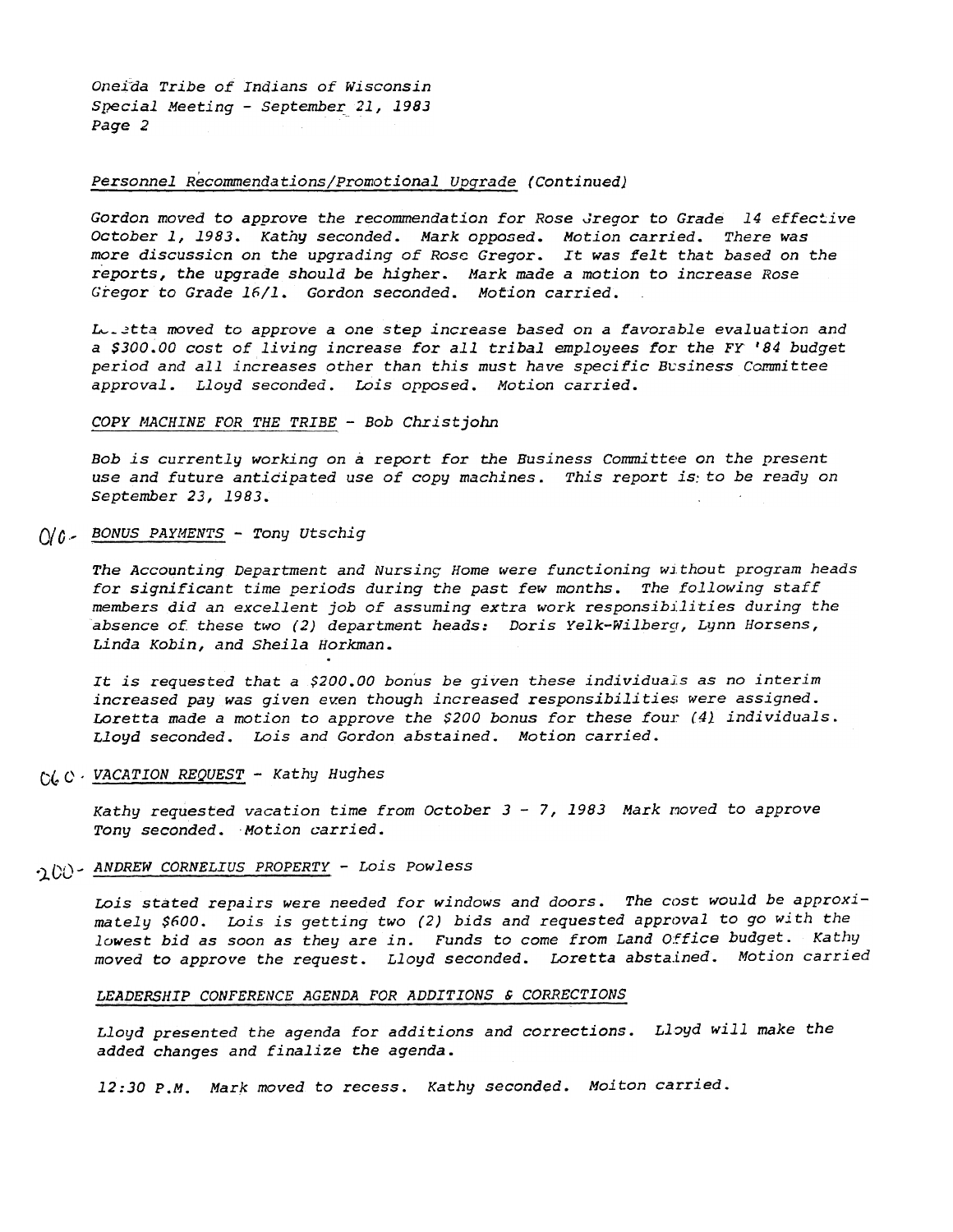Oneida Tribe of Indians of Wisconsin . Special Meeting - September 21, 1983 Page 3

1:30 P.M. Business Committee meeting reconvened.

#### RICK WILLIAMS - UPWARD BOUND DIRECTOR FOR DENVER COLORADO

Rick was visiting in town and came in to give the Business Committee an overview of the Upward Bound Program he works with. The program is designed to give the students a chance to discover what college life is like and aJ.so to try to provide a better shance for the students to compete with other students.

 $220$  -ONEIDA HUNTING & FISHING REGULATIONS - Jerry Hill

7..-'P"- f.

I:; ~

The Business Committee reviewed the Permit Regulations that Jerry presented. After making some changes, Mark made a motion to approve the Hunting  $s$  Fishing regulations as amended. Kathy seconded. Three (3) opposed, (Tony, Loretta, Lois) Four (4) voted in favor, (Lloyd, Gordon, Kathy, Mark). Motion carried.

Loretta stated she is opposed because more discussion is needed with Jerry Hill on waving of tribal rights and control of animal population. Tony feels more discussion is needed on the criminal jurisdiction and the parlimentary procedures on the motion.

O/O-FINANCE & APPROPRIATION RECOMMENDATIONS MEMO OF SEPT. 20, 1983

- 1. 83-229 Mark moved to approve One Stop modification. Eliminate allocation from \$1,800, storage cost can be absorbed in budget. Kathy seconded. Motion carried. .
- 2. 83-235 Truck for One Stop, purchase from Management Services and bill One Stop for use allowance to recover cost. Mark made a motion to table. Gordon seconded. Motion carried.
- available through excess bingo revenues not previously budgeted. Kathy moved to approve. Lloyd seconded.. Motion carried.
- 4. 83-246 Loretta moved to approve a IBM typewriter through Bingo's operating funds. Kathy seconded. Lloyd opposed. Motion carried.
- 5. 83-233 Domestic Abuse requests office space at Sacred Heart Center. Kathy moved to approve. Gordon seconded. Lois abstained. Motion carried.
- Chairman on Sept. 8, 1983. No contribution needed. Loretta moved to approve. Mark seconded. Motion carried. 6. 83-247 Cannery proposal for \$4,500 from Presbytery of Winnebago. Signed by
- 83-249 Mark moved to approve Senior citizens budget modification due to Title III increases. No additional contribution needed. Kathy seconded. Motion
- 2.83-245 Building 6 Crounds projects deficit of \$66,566 for Fy '8<br>
2.83-246 Loretta moved to approve a IBM typewriter through Budgeted<br>
1.83-246 Loretta moved to approve a IBM typewriter through Bingo'<br>
funds. Kathy second 3. 83-245 Building 6 Grounds projects deficit of See, See for the See Associated and the capture of the same that the provincing to approve. Loyd seconded. Motion carried.<br>
4. 83-246 Loretta moved to approve a IBM typewrit 5. 83-247 Cannery proposal for \$4,500 from Presbytery of Winnebago. Signed by<br>
Chairman on Sept. 8, 1983. No contribution needed. Loretta moved to approve<br>
Mark seconded. Motion carried.<br>
7. 83-249 Mark moved to approve S 83-250 Mark moved to approve Developmental Services modification for \$2,000 to pay for cost for conference which will be recovered through registrations. Kathy seconded.. Motion carried.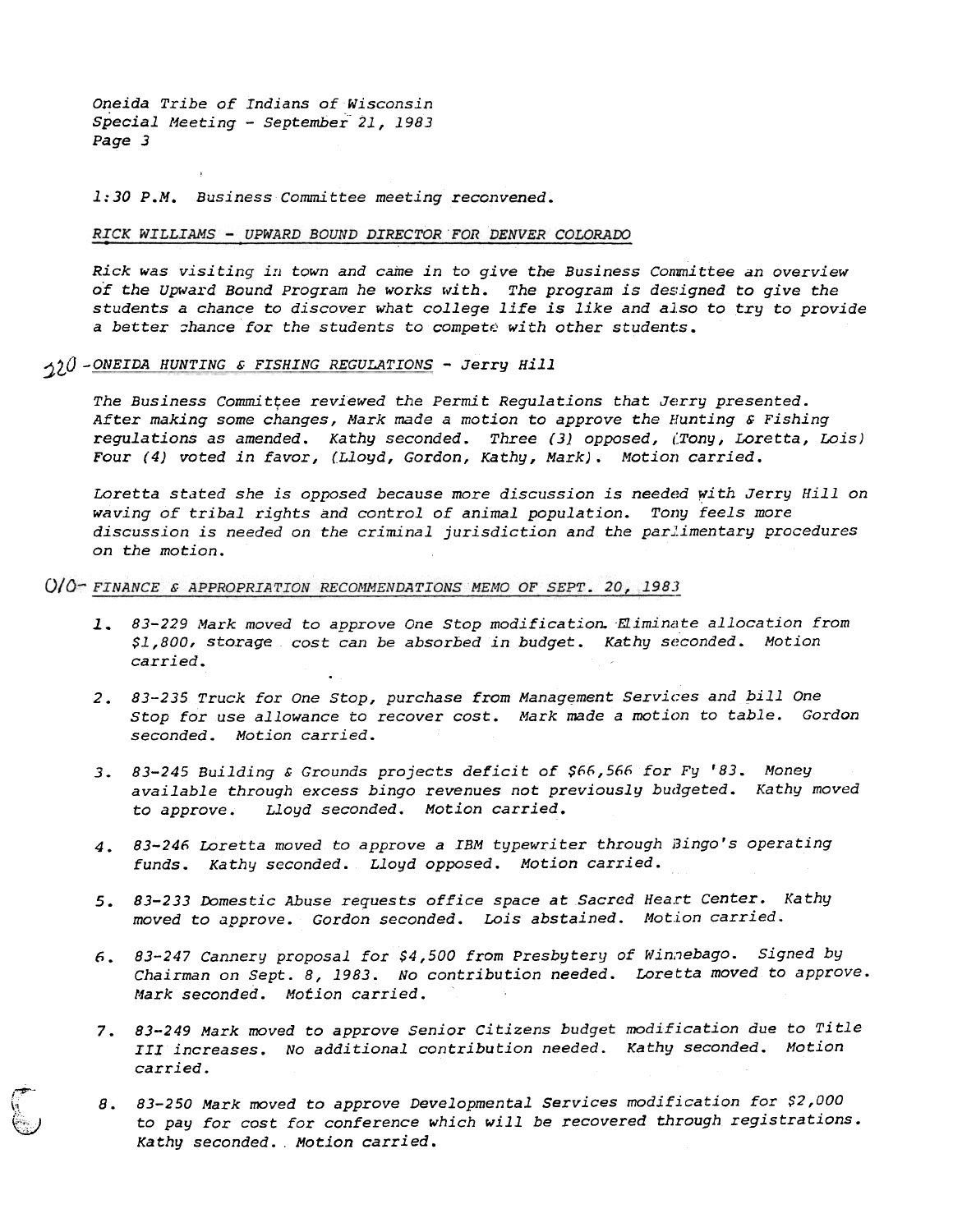```
~\rightarrow~\Xi_{\rm{tot}}ing the pr
Oneida Tribe of Indians of Wisconsin
Special Meeting - September 21, 1983
Page 4
```
~ r'\

Finance & Appropriation Recommendations (Continued)

- 83-253 Mark moved to approve BIA Purchase Order for fire protection. Request to modify Economic Development budget to record transaction of \$6,000 Loretta seconded. Lois abstained. Motion carried.
- 10. Museum modification to purchase vacuum cleaner for approximately \$400. Money available in budget by reprogramming savings in wages to equipment purchase for Fy '83. Lois moved to table until Septewher 28,1983 Kathy seconded. Motion carried.
- 11. Museum requests to purchase Men's Buckskin costume from Fy '82 restricted funds. Mark moved to approve. Kathy seconded. Motion carried.
- Funds can be budgeted in Expansion fund. Loretta moved to approve. Mark seconded. Lois abstained. Motion carried.  $\cdot$

4:00 P.M. Gordon McLester excused.

13. 83-256 New floor for gym - two (2) bids attached. \$44,000/\$68,500. Money is available by reducing Enterprise Acquisition and increasing Capital Improvements. Lloyd moved to approve. Kathy seconded. Motion carried.

12. 83-255 request funding for Immunization staff through December 11,1983.<br>
Funds can be budgeted in Expansion fund. Loretta moved to approve.<br>
seconded. Los abstrained. Notico carried.<br>
13. 83-255 rew (Love for py- Exp. Paving for Sunway building - no bids submitted, but are requesting \$3,000 to be set aside for this purpose. Money available by decreasing Enterprise Acquisition and increasing Capital Improvements. Lois moved to do all three (3) properties at one time. Loretta seconded. Motion amended to clarify properties. OTE pavement to be patched, Green Bay Trophy Bldg pavement to be patched, and the Sunway bldg is to be blacktopped. Motion carried.

15. 83-257 NCAI support of \$5,163. Money available by decreasing Enterprise Acquisition and increasing Special Projects. Kathy moved to approve. Lloyd seconded. Mark opposed. Motion carried.

### NCAI CONFERENCE

Lloyd requested permission to send out a memo to directors regarding employees attending the conference and booth space. It was suggested that the memo be rewritten to come from Lloyd and administration. Lloyd will rewrite the memo.

## ,).10/ HUNTING & FISHING REGULATIONS -Jerry Hill

These regulations were adopted as corrected and changed. Loretta opposed because there was not any control of animal population. Lois opposed because she did  $\overline{\phantom{x}}$ not know what was meant by the note: regarding Section VI - Enforcement.

Jerry stated that this be put in because if we do not do something the state DNR Wardens could do these things as there is no agreement between the tribe and the DNR. Discussion followed on the changes.

Jerry suggested that he re-draft this and bring this along with other memo's. Lois moved to have Jerry do the redraft as it was changed along with the ordinance on Monday, October 3, at 9:00 A.M. Loretta seconded. Motion carried.